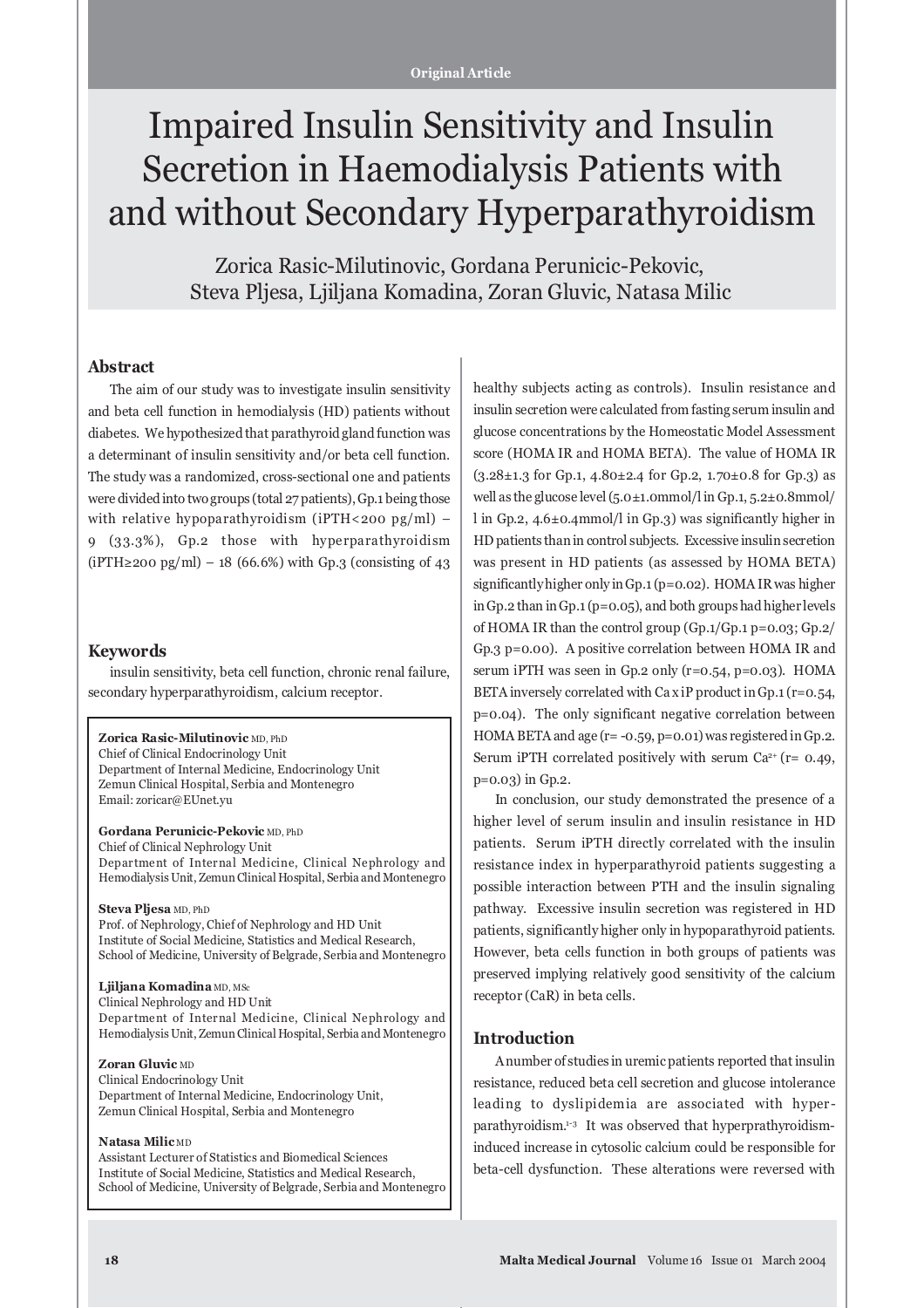verapamil and recurred after discontinuation of the drug.<sup>1</sup> Changes in intracellular calcium concentration have a central role in various cellular processes, from growth and development to hormone secretion. Increases in intracellular ionized calcium  $(Ca^{2+})$  are likely to be sustained by  $Ca^{2+}$  influx through voltagedependent Ca<sup>2+</sup> channels (VDCC) or non-selective cation channels (NSCC), depending on the cell type.<sup>4,5</sup> Raised free cytoplasmic Ca2+ levels trigger insulin secretion. Squires et al reported that increasing extracellular  $Ca^{2+}$  from 1.3 to 5mM increases insulin secretion from human pancreatic islets in *in vitro*. 6 But, later, in perfusion experiments, that transient increase in insulin secretion was followed by a  $Ca^{2+}$ concentration-dependent and prolonged inhibition of secretion7. That inhibition was fully reversible with a reduced level of extracellular Ca<sup>2+</sup>. This study demonstrated another, calcium sensing receptor (CaR)-mediated inhibitory mechanism, which may be an important auto-regulatory mechanism in the control of insulin secretion. A novel, small G-protein, Kir/GEM, interacting with the beta3 isoform of the VDCC, inhibits alpha ionic activity and prevents cell-surface expression of alpha subunits VDCC, and could attenuate glucose-stimulated Ca2+ increases and insulin secretion in insulin-secreting cells.8

Elevated levels of parathyroid hormone (PTH) occur early in renal failure. The onset of secondary hyperparathyroidism is the result of altered mineral and hormone metabolism, especially a diminished synthesis of active vitamin D (calcitriol) metabolite from the failing kidney and resistance of target tissue toward them. A rightward shift of the calcium set-point and an increase of the minimum secretion rate of PTH have been found in secondary hyperparathyroidism, indicating abnormal calcium sensing by parathyroid cells. It is considered that various candidate genes, vitamin D receptor (VDR) gene, CaR gene and PTH gene polymorphisms might contribute to progression of secondary hyperparathyroidism<sup>9-11</sup>. It is well known that extracellular Ca<sup>2+</sup> influx through L-type VDCC raises free cytoplasmic Ca<sup>2+</sup> level in beta cells and triggers insulin secretion. The complications associated with chronic secondary hyperparathyroidism are numerous and include "classic effects" of PTH excess on kidney, bone, cardiovascular and erythropoetic system, as well as effects on other "non-classic" targets eg pancreas, adrenal cortex, testis and pituitary gland. Independently of its ability to prevent secondary hyperparathyroidism, or later to decrease elevated PTH level and normalise serum calcium and phosphate, calcitriol is probably a modulator of insulin secretion and insulin sensitivity.<sup>12,13</sup> The treatment of secondary hyperparathyroidism with calcimimetics, new agents which potentiate the effects of extracellular Ca<sup>2+</sup> on the CaR, besides reducing PTH synthesis

and secretion, could make possible the identification of secondary effects of Ca<sup>2+</sup> on tissues not involved in Ca<sup>2+</sup> homeostasis, such as pancreatic islets.<sup>14</sup>

## **Subjects and Methods** *Patient population*

The total number of subjects involved in the study was 70. Twenty seven of them were stable, end-stage renal patients (17 males and 10 females), on a chronic HD program, 4 hours three times weekly, with HD duration more than six months. All of them were treated in the Hemodialysis Unit of Zemun Clinical Hospital. Exclusion criteria included a history of diabetes mellitus, malignancy and cardiac and vascular failure. The causes of end-stage renal disease were glomerular disease, chronic pyelonephritis, polycystic renal disease, urolithiasis and hypoplastic kidney in 11, 7, 4, 4 and one patient, respectively. None of them had undergone total or subtotal parathyroidectomy or received pulsed intravenous high-dose active vitamin D treatment. The control group consisted of 43 healthy individuals (23 males and 20 females) without renal failure, diabetes or any serious cardiorespiratory disease.

## *Study design*

The study was a randomized cross-sectional one. Each patient was treated with dialyzers containing membranes of cuprofan and polysulfone, and bicarbonate dialysates with a calcium concentration of 1.75mmol/l. Patients received calcium carbonate as phosphate binders. Oral active vitamin D (1,25 dihydroxyvitamin D3) was administered to patients at dosages 0.25 to 0.5 mg/d, if hyperphosphatemia was less than 1.8 mmol/ L. With higher serum inorganic phosphate (iP) concentration, phosphate binder therapy was only intensified. Serum intact parathyroid hormone level (iPTH) measurement revealed relative hypoparathyroidism (iPTH <200 pg/ml) in 9 (33.3%) (Gp.1), hyperparathyroidism (iPTH≥200 pg/ml) in 18  $(66.6\%)$ (Gp.2) of 27 subjects, with mean ages of 53.7 $\pm$ 8.3 and 49.5±7.0 years respectively. The level of iPTH in controls could not be estimated due to lack of sufficient funding. The HD duration did not differ between the two patient groups  $(67±15)$ months in Gp.1 and 79±38 months in Gp.2). The mean age of the control (Gp.3) was 50.3±9.6 years.

## **Methods**

Blood samples were obtained during midweek, after 12 hours fasting and immediately prior to dialysis, for measurement of the following variables: serum glucose, insulin, C-peptide, iPTH, total serum proteins, albumin, BUN, creatinine, serum ionized Ca  $(Ca<sup>2+</sup>)$  and inorganic phosphate (iP), which were measured by standard laboratory methods.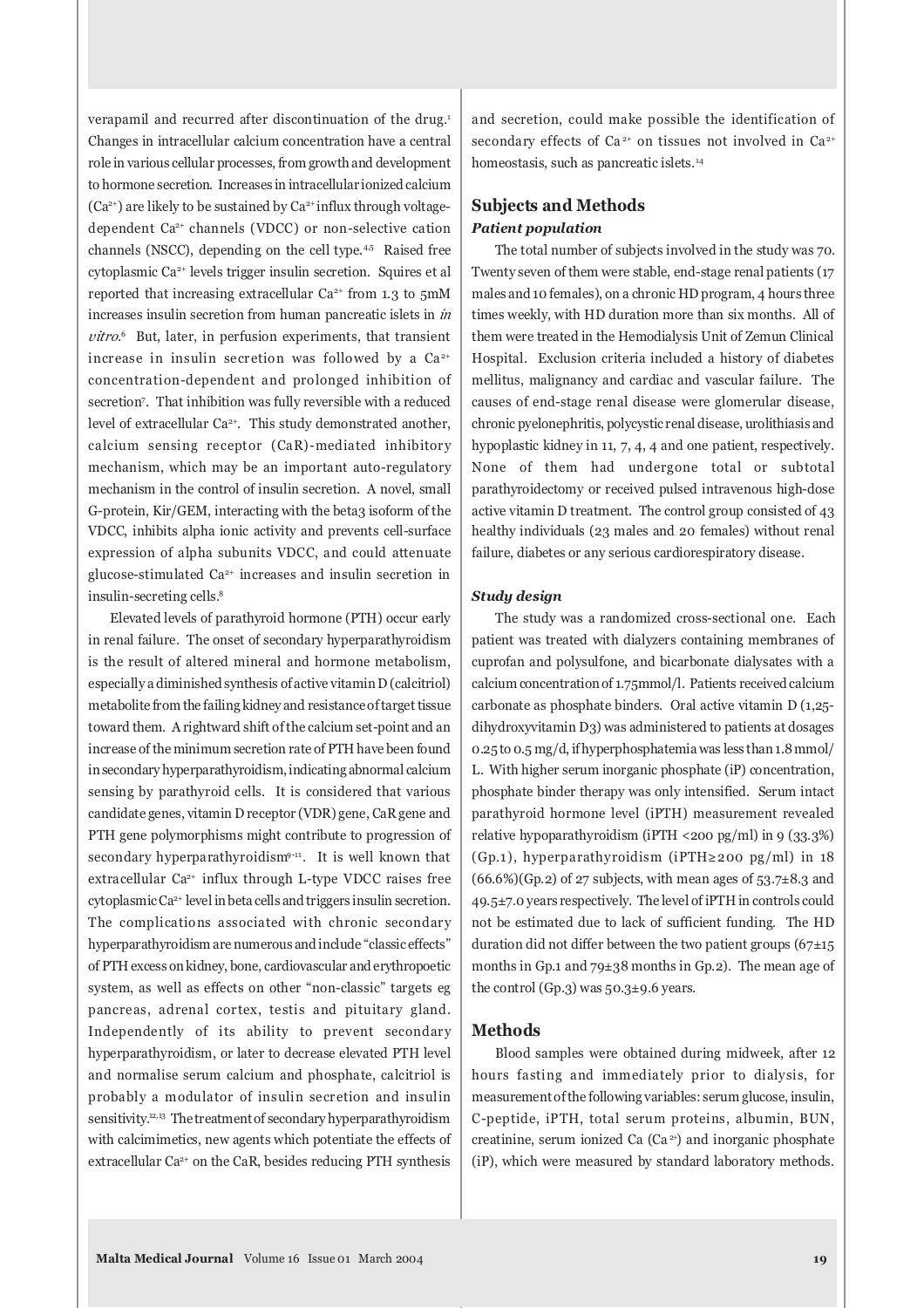Intact PTH was assessed using an immunoradiometric method (CIS-Bio) and insulin and C-peptide were measured using a radioimmunoassay method (INEP Zemun, Belgrade). The normal reference ranges were: for iPTH 11-62pg/ml, for insulin 6-20mU/L, and for C-peptide 0.3-0.8 mmol/L. Estimates of pancreatic beta-cell function and relative insulin resistance were calculated from fasting insulin and glucose concentrations using the Homeostatic Model Assessment score [HOMA BETA (%) = fasting insulin (mU/L) x 20/fasting serum glucose (mmol/L)- 3.5 and HOMA IR ( $mU/L$ ) = fasting insulin ( $mU/L$ ) x serum glucose  $\frac{\text{mmol/L}}{22.5}$ .<sup>15</sup> Anthropometric measurements were done by one observer. The percentage of body fat mass was estimated from skinfold measurement and was compared to standard anthropometric tables.<sup>18</sup>

### *Statistical analysis*

Data are presented as mean±SD. Differences between groups were evaluated by unpaired two-tailed Student's *t* tests and one-way ANOVA with Bonferroni or Tukey multiple comparison post-test. Linear regression models were used to explore the relationship between HOMA BETA or HOMA IR and other variables. All statistical analyses were done using statistical package SPSS for Windows 8.0.

### **Results**

The clinical characteristics of the participating subjects are reported in Table 1. There were no differences for age, sex, and HD duration between the groups. When we compared clinical profiles, besides significantly higher serum iPTH in Gp.2 than in Gp.1, insulin resistance (HOMA IR) was significantly, but only slightly, higher (p=0.054) in Gp.2 than in Gp.1. In contrast the values for HOMA IR were significantly higher in both groups of HD patients as compared to controls. Insulin secretion (HOMA BETA) was higher in HD patients, but significantly so only in Gp.1. The high SD may have been influenced by the small number of patients in that group. The mean values of glucose  $(5.0\pm1.0$ mmol/l in Gp.1,  $5.2\pm0.8$ mmol/l in Gp.2) in the HD patients were significantly higher than the value of the control group  $(4.6\pm0.4$ mmol/l in Gp.3). There were no differences for fasting serum Ca<sup>2+</sup>, iP and Ca x iP product, BUN, creatinine and the indexes of body fat, nutritional status and protein intake (skin folds, BMI, serum protein, albumin and nPCR) between the groups. There was a significant negative correlation between HOMA IR and HD duration, and HOMA IR and the creatinine level. However there was no correlation of IR with other parameters in Gp.1. HOMA IR correlated directly with serum iPTH only in Gp.2 (r=0.544, p=0.03)

*Table 1: Clinical and biochemical characteristics of relative hypoparathyroid (Gp.1) and hyperparathyroid (Gp. 2) HD patients and controls (Gp. 3)*

|                                                                   | Gp.1             | Gp.2              | $P_{1/2}$ | Gp.3              | $P_{\frac{1/3, 2/3}{2}}$ |
|-------------------------------------------------------------------|------------------|-------------------|-----------|-------------------|--------------------------|
| ${\bf N}$                                                         | 9                | 18                |           | 43                |                          |
| Mean Age <sub>(year)</sub>                                        | $53.6 \pm 8.3$   | 49.5±7.0          | ns        | $48.2 \pm 6.5$    | ns, ns                   |
| Dialysis Duration <sub>(month)</sub>                              | $67.1 \pm 14.7$  | $78.9 \pm 38.2$   | ns        |                   |                          |
| Albumin $_{(\text{mmol/l})}$                                      | $38.0 \pm 5.0$   | $38.3 \pm 3.6$    | ns        | $41.1 \pm 2.1$    | 0.01, 0.00               |
| Creatinine $_{\text{(mmol/l)}}$                                   | 635.5±179.8      | 625.5±187.6       | ns        | $94.5 \pm 6.4$    | 0.00, 0.00               |
| $Glucose$ <sub>(mmol/l)</sub>                                     | $5.0 \pm 0.9$    | $5.2 \pm 0.7$     | ns        | $4.5 \pm 0.4$     | 0.04,0.02                |
| Insulin $_{(mU/I)}$                                               | $15.2 \pm 5.5$   | $20.1 \pm 7.8$    | ns        | $9.8 + 4.4$       | 0.05, 0.00               |
| C-peptide $_{(nmol/l)}$                                           | $2.18 \pm 1.0$   | $2.25 \pm 0.9$    | ns        | $0.91 \pm 0.3$    | 0.00,0.00                |
| <b>HOMAIR</b>                                                     | $3.28 \pm 1.3$   | $4.80 \pm 2.4$    | 0.05      | $1.70 \pm 0.8$    | 0.03,0.00                |
| <b>HOMA BETA</b>                                                  | 391.6±667.7      | $266.9 \pm 121.4$ | ns        | $167.5 \pm 139.7$ | $0.02$ , ns              |
| $Ca^{2+}$<br>(mmol/l)                                             | $1.10 \pm 0.9$   | $1.17 \pm 0.1$    | ns        |                   |                          |
| $iP_{\text{(mmol/l)}}$                                            | $1.80 \pm 0.3$   | $1.89 \pm 0.4$    | ns        |                   |                          |
| $Ca^{2+}xiP$                                                      | $1.98 \pm 0.3$   | $2.19 \pm 0.5$    | ns        |                   |                          |
| $i$ PTH $_{(pg/ml)}$                                              | $102.8 \pm 31.2$ | 876.0±447.5       | 0.00      |                   |                          |
| $\overline{\mathbf{BMI}}_{\frac{(\text{kg/m2})}{(\text{kg/m2})}}$ | $23.3 \pm 2.1$   | $22.6 \pm 3.1$    | ns        | $23.5 \pm 2.3$    | ns, ns                   |
| <b>WHR</b>                                                        | $0.87 \pm 0.1$   | $0.90 \pm 0.1$    | ns        | $0.89 \pm 0.1$    | ns,ns                    |
| Body fat mass $_{\tiny\mbox{\tiny{(}\%)}}$                        | $24.88 \pm 7.0$  | $25.9 \pm 7.4$    | ns        | $27.6 \pm 5.2$    | ns,ns                    |
| $\overline{\mathbf{NPCR}}_{\text{(g/Kg/d)}}$                      | $1.19 \pm 0.2$   | $1.27 \pm 0.3$    | ns        |                   |                          |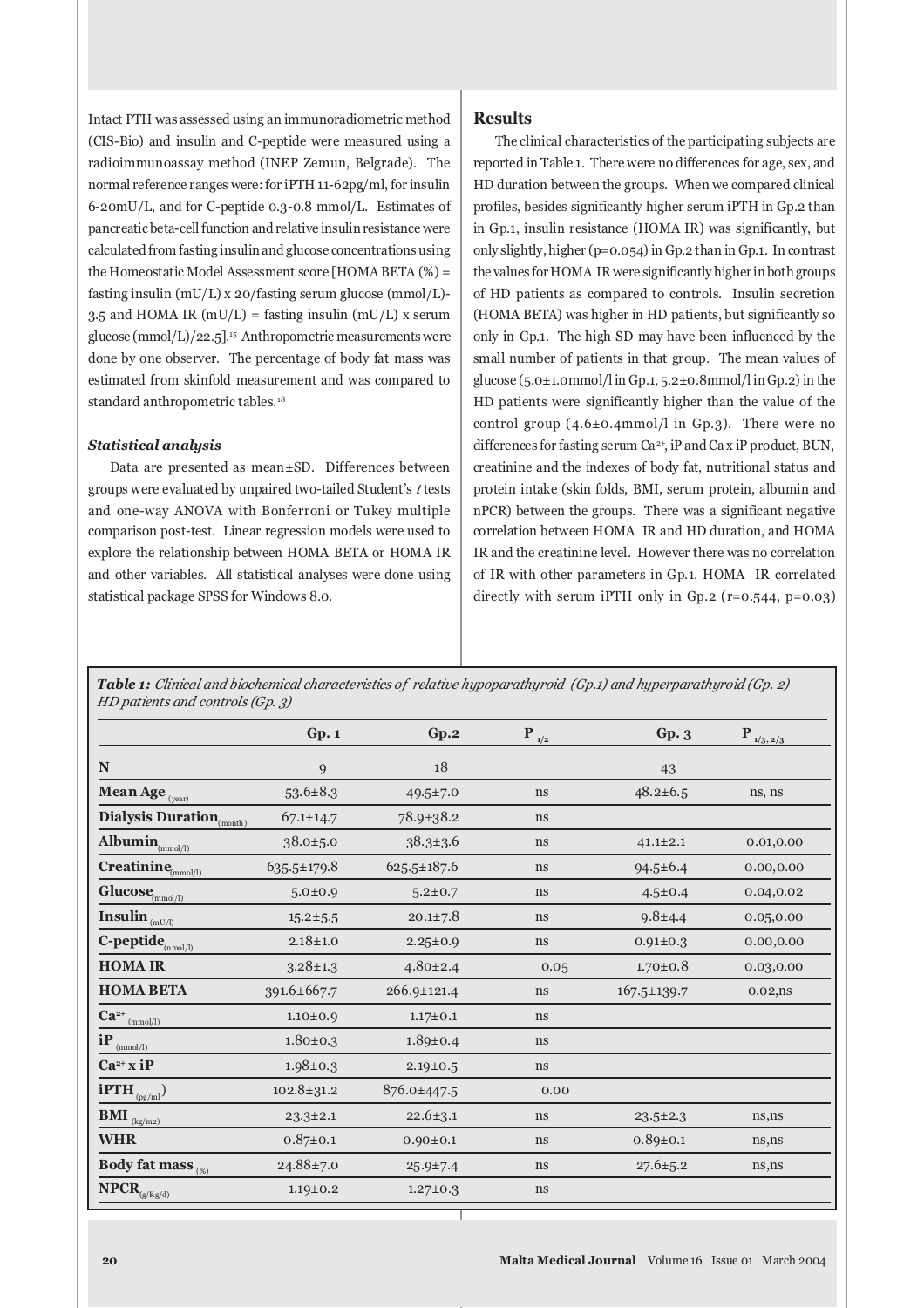*Table 2: Multiple correlation (Pearson's correlation coefficient r) for HOMA IR of relative hypoparathyroid (Gp. 1) and hyperparathyroid (Gp. 2) HD patients*

|                    | Gp.1<br><b>HOMAIR</b><br>r | D    | Gp.2<br><b>HOMAIR</b><br>r |      |
|--------------------|----------------------------|------|----------------------------|------|
| <b>HD</b> duration | $-0.67$                    | 0.04 | $-0.07$                    | 0.78 |
| <b>Creatinine</b>  | $-0.65$                    | 0.05 | 0.12                       | 0.65 |
| <b>iPTH</b>        | 0.46                       | 0.21 | 0.54                       | 0.03 |

(Table 2). Some extent of correlation between HOMA IR and iPTH existed in Gp.1 but this was not significant. Within Gp.3, HOMA IR correlated directly with BMI (r=0.45, p=0.002) and WHR (r=0.63, p=0.00). HOMA BETA inversely correlated with Ca x iP product in Gp.1 ( $r = -0.689$ ,  $p = 0.04$ ) (Table 3). There was a significant negative correlation between HOMA BETA and age (r=0.594, p=0.01) but there was no significant correlation with serum  $Ca^{2+}$  in Gp.2 (Table 3). Serum iPTH correlated positively with serum  $Ca^{2+}$  (r= 0.489, p= 0.03) in Gp.2.

## **Discussion**

A number of studies in subjects with end-stage renal failure (ESRF) have confirmed hyperinsulinemia with reduced insulin sensitivity and hyperglycaemia.<sup>2,3</sup> The accepted gold standard of insulin sensitivity, the euglycemic hyperinsulinemic clamp, confirmed reduced insulin sensitivity in end-stage renal failure2. In this study, the Homeostatic Model Assessment Method for the calculation of insulin resistance and beta cell function, which is generally accepted for epidemiological studies, was used. Since pure insulin level in ESRF represents the result of both secretion and elimination, reduced elimination by dialyzers, reduced hepatic insulin clearance as in other subjects with insulin resistance, and oversecretion of insulin, with decreased sensitivity to insulin in peripheral tissues, may contribute to hyperinsulinemia. The measurement of C-peptide, with values which correlated excellently with serum insulin and/or the homostatic model of beta cell function, HOMA BETA, has been reported earlier.

We have found reduced insulin sensitivity in both groups of patients but the difference between them was only of borderline significance. In the patients with relative hypoparathyroidism, the index of insulin resistance correlated inversely only with HD duration and directly with creatinine level. In the group with secondary hyperparathyroidism, the degree of insulin resistance was even more marked and a relationship between insulin resistance index and serum iPTH level is reported here. The present findings of reduced insulin sensitivity in the patients with secondary hyperparathyroidism further confirm similar

*Table 3: Multiple correlation (Pearson's correlation coefficient r) for HOMA BETA of relative hypoparathyroid (Gp. 1) and hyperparathyroid (Gp. 2) HD patients*

|               | Gp.1<br><b>HOMA BETA</b><br>r | р    | Gp.2<br><b>HOMA BETA</b><br>r | р    |
|---------------|-------------------------------|------|-------------------------------|------|
| Age           | 0.27                          | 0.48 | $-0.59$                       | 0.01 |
| $Ca^{2+}$     | $-0.09$                       | 0.81 | $-0.34$                       | 0.19 |
| $Ca^{2+}x$ iP | $-0.69$                       | 0.04 | $-0.27$                       | 0.91 |

reports by other investigators<sup>1,2,17</sup>. Elevated PTH correlated with high serum ionized calcium concentration suggesting that any resultant insulin resistance concentrations have been already established.<sup>1-3,17</sup> Obesity, differences in body mass index, waist/ hip ratio, or in protein and albumin levels were excluded in both groups of HD patients. There was no correlation between body composition and insulin levels, in our patients, as we found in controls, in agreement with the findings reported in another study.18 Therapeutic and environmental factors, such as dietary calcium, vitamin D, calcitriol use and physical activity were similar in both groups of the ESRF patients. Some studies have shown diminished expression of vitamin D receptors, particularly in hyperplastic parathyroid glands, as a consequence of disturbed genomic effects of active vitamin D induced by the action of a low molecular weight substance in uremia <sup>9</sup> . The study of Kauzcky-Willer reported an effect of biologically active vitamin D on the insulin sensitivity of peripheral tissues which was independent of PTH secretion. <sup>12</sup> The lack of significant correlation between insulin sensitivity and serum PTH in the group with relative hypoparathyroidism may be a consequence of the small number of participants, better mineral and hormone homeostasis, or some other mechanism that might independently affect insulin sensitivity in relatively hypoparathyroid ESRF patients.<sup>10</sup> That group of patients had lower levels of serum iPTH and Ca<sup>2+</sup>. Better expression of vitamin D receptors in these patients might contribute to reduced insulin sensitivity in peripheral tissue. One could speculate that expression of vitamin D receptor and Ca-sensing receptor may regulate PTH level and insulin sensitivity and /or insulin secretion at the same time, independently. The presence of oxidative stress, as a consequence of the higher plasma glucose present in both HD groups and higher non-esterified free fatty acids (NEFA), could be a potential modulator of the mechanisms involved in insulin resistance in both groups of HD patients. Correlation of vitamin D depletion in secondary hyperparathyroidism has been followed by reductions in NEFA concentrations and insulin resistance.<sup>13</sup>

Beta cell function differed from control subjects, in both